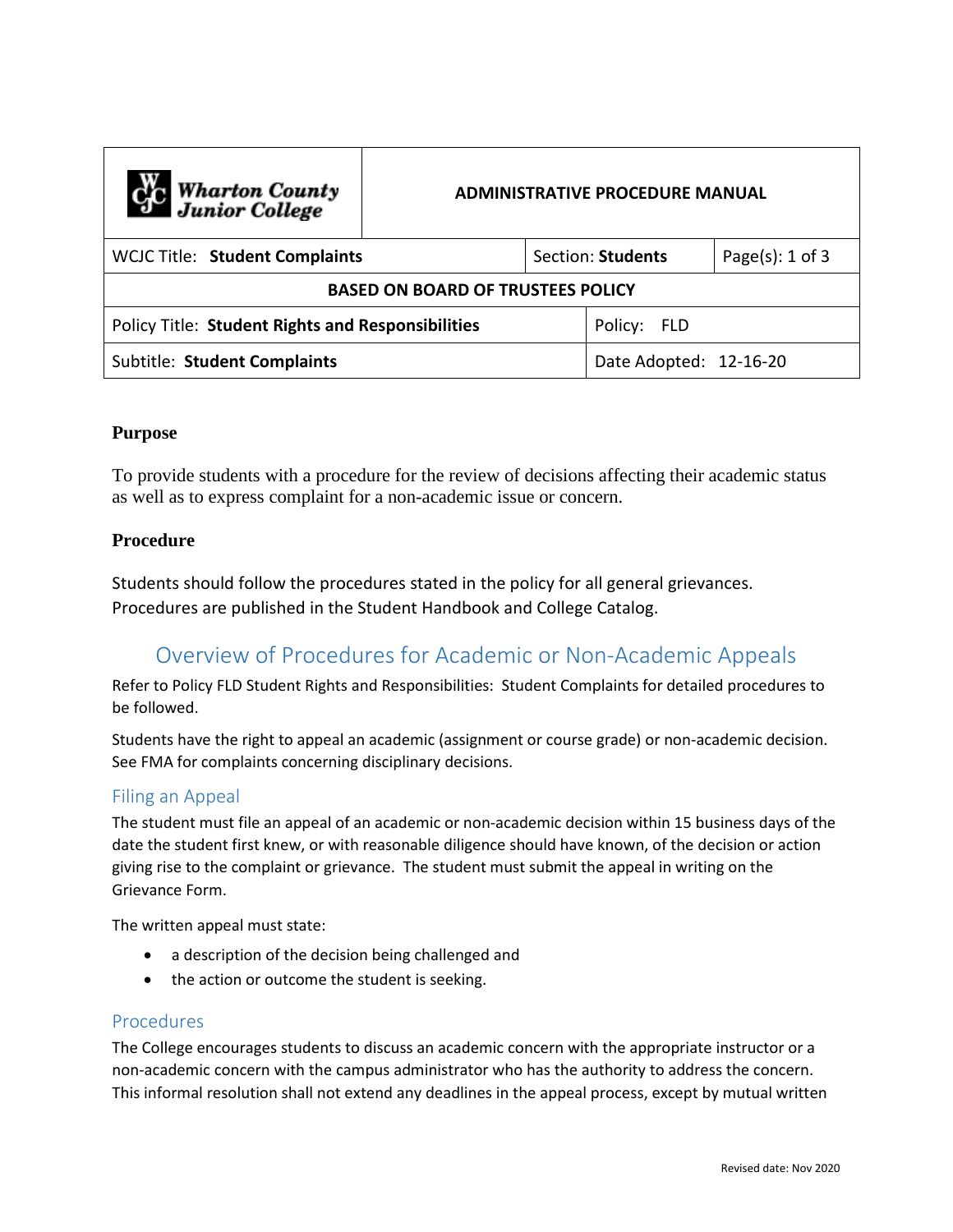consent. Either party may invite a witness or mediator to attend any meetings in which the appeal is discussed. A student whose concern is resolved in the informal resolution may withdraw a formal complaint at any time.

The appropriate administrator shall investigate an appeal as necessary and schedule a conference with the student within 10 business days after receipt of the written complaint. The student will be notified in writing of a decision within 10 business days following the conference. Any further appeals must be initiated within 10 business days of the date of the written response from the previous appeal or, if no response was received, within 10 business days of the response deadline.

- 1. Level One: Appeal to the Division Chair for Academic or Dean of Student Success (Dean) for Non-Academic
	- a. If the student is not satisfied with the decision of the instructor (academic) or campus administrator (non-academic), the student may appeal in writing to the Division Chair (academic) or Dean of Student Success (non-academic).
	- b. The student may provide supporting documents prior to or during the conference.
- 2. Level Two: Appeal to the Vice President of Instruction
	- a. If the student is not satisfied with the decision of the Division Chair/Dean, the student may appeal in writing to the Vice President of Instruction (VPI).
	- b. The Division Chair/Dean forwards Level One records to include the Grievance Form, any documents submitted by the student at Level One, Division Chair/Dean written response noting the basis of the decision, and any other documents relied upon by the Division Chair/Dean in reaching the decision.
- 3. Level Three: Appeal to the College President
	- a. If the student is not satisfied with the decision of the VPI, the student may appeal in writing to the College President.
	- b. The VPI forwards the Level One records, the written response of the VPI, and any other documents relied upon by the VPI in reaching the decision.
- 4. Level Four: Appeal to the Board
	- a. If the student is not satisfied with the decision of the President, the student may appeal in writing to the Board.
	- b. The President forwards the Level One and Level Two records, the written response of the President, and any other documents relied upon by the President in reaching the decision.
	- c. The President informs the student of the date, time, and place of the Board meeting at which the complaint will be on the agenda for presentation to the Board.
	- d. The Board determines if the complaint will be presented in open or closed meeting. The presiding officer may set reasonable time limits and guidelines for presentations.
	- e. The Board shall prepare a separate record of the Level Four presentation and all components of presentations and questions shall be recorded.
	- f. The Board may give notice of its decisions orally or in writing at any time up to and including the next regularly scheduled Board meeting. Lack of response by the Board upholds the administration decision at Level Three.